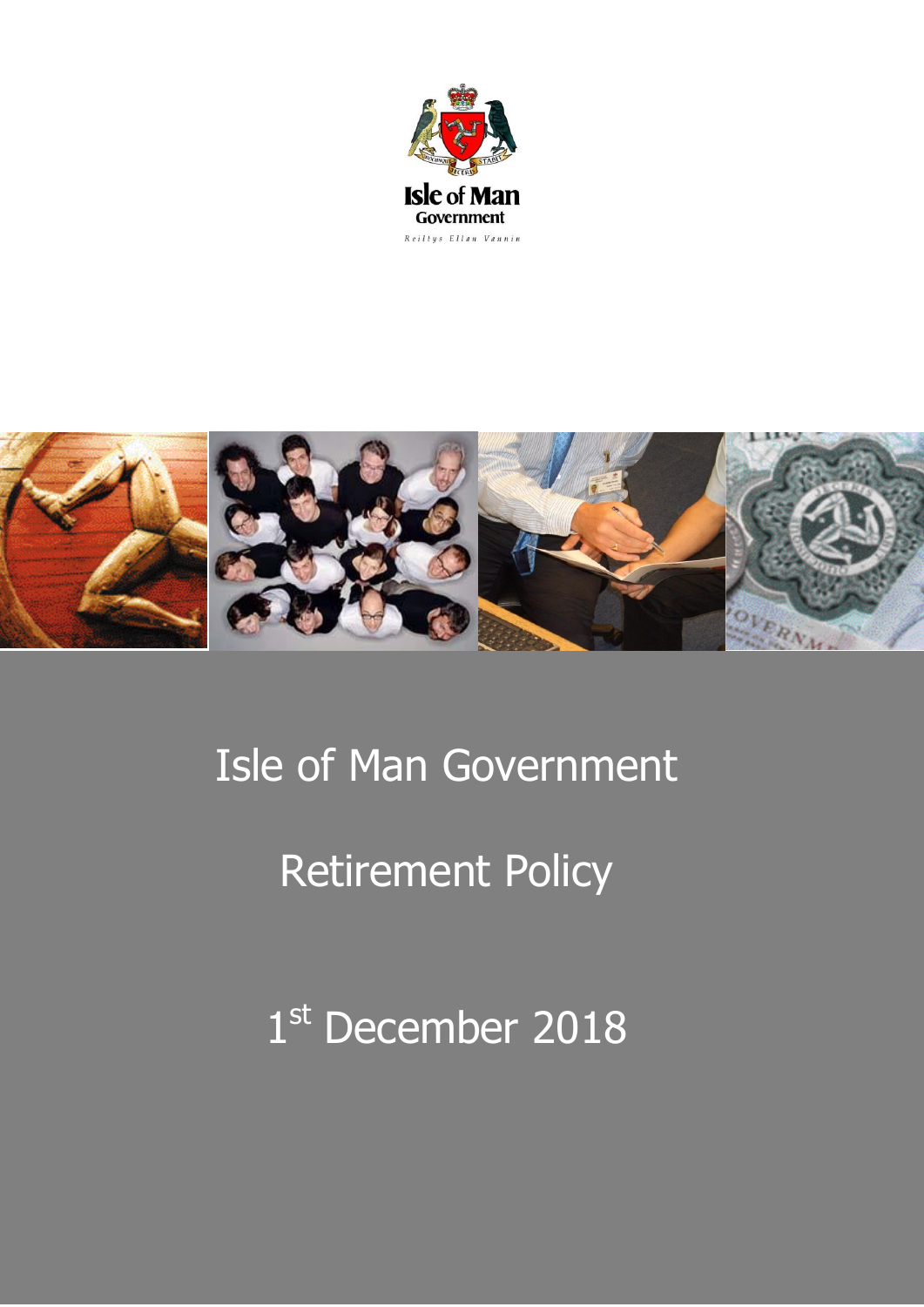# Isle of Man Government – Retirement Policy 2018

# **1. Introduction**

This policy sets out the approach of Isle of Man Government to the retirement of its employees and aims to provide a fair and uniform approach to the management of retirement in accordance with the requirements of the Equality Act 2017.

The introduction of the Isle of Man Equality Act 2017 makes it unlawful to discriminate on the basis of certain protected characteristics. Whilst the provisions in relation to age discrimination are not due to be introduced until January 2020, the Council of Ministers has determined that its policy on retirement is to be revised before the 2020 deadline.

From January 2020, people in work will be protected from being subjected to 'prohibited conduct' (including direct and indirect age discrimination, harassment and victimisation) to do with the 'protected characteristic' of age. (However, employers can justify direct and indirect age discrimination to achieve a legitimate aim through proportionate means).

To avoid allegations of age discrimination, employers should not operate a compulsory retirement age unless it can be objectively justified. For example, employees in some jobs where a high level of fitness or agility is required to undertake the role may be subject to an "employer-justified retirement age" for health and safety reasons.

# **2. Policy Statement**

The Government is committed to ensuring compliance with the Equality Act 2017 and to treating its employees in a fair, transparent and equitable way.

The Government does not apply a compulsory or default retirement age to its employees, except in certain prescribed occupations, e.g. Police officers and Firefighters. This means that, where a default retirement age does not apply, employees will be able to choose when they wish to retire.

## **3. Purpose and Objective**

### **Purpose**

The purpose of this policy is to set out the Government's approach to the retirement of its employees, in accordance with the provisions of the Equality Act 2017, and confirms its commitment to a positive approach to equal opportunities in the employment of its staff irrespective of their age.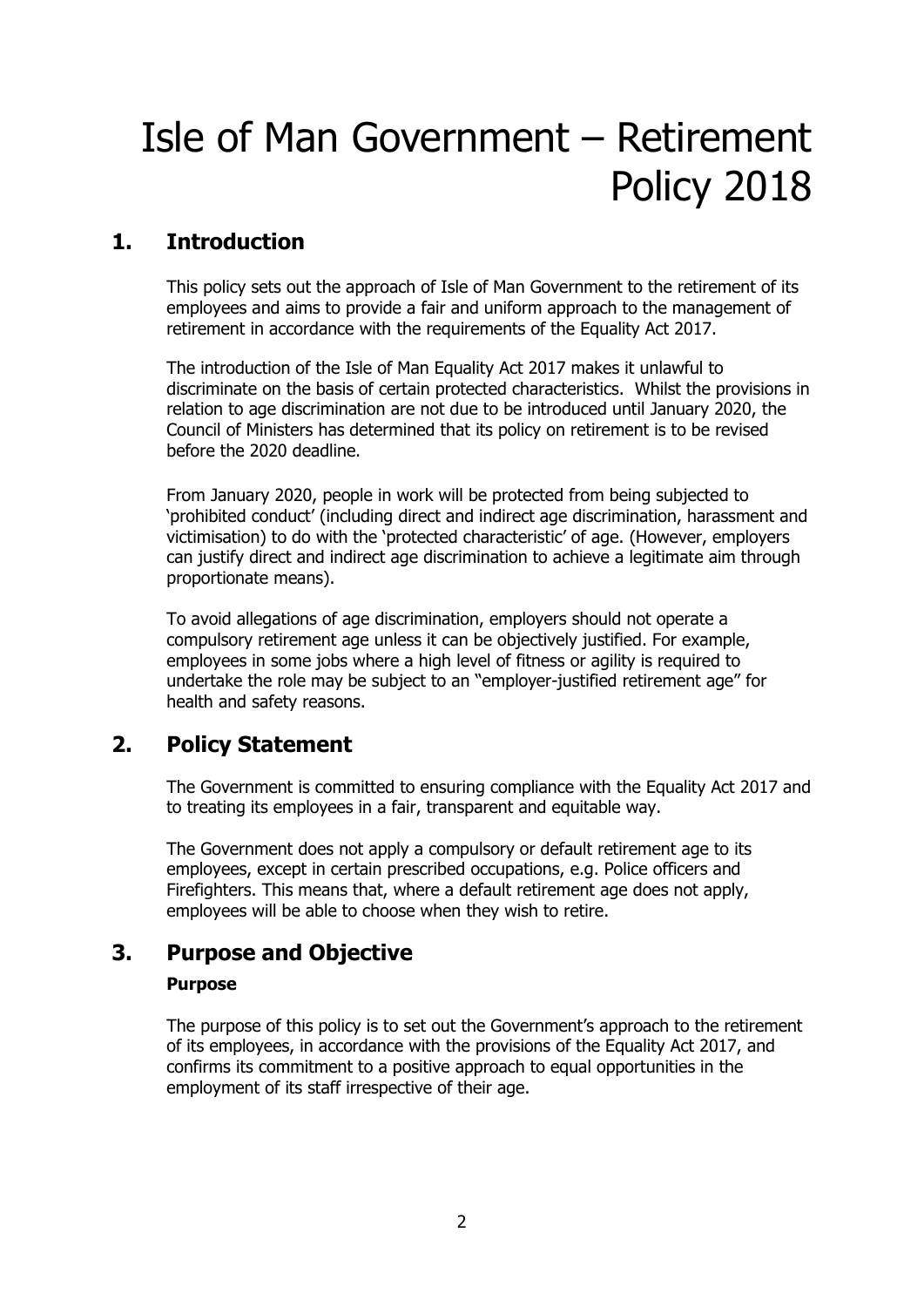### **Objective**

The objective is to enable employees to retire when they are ready to do so and to avoid discrimination on the grounds of age.

## **4. Principles**

All employees irrespective of their age should be treated fairly and consistently.

A set or default retirement age is effectively a dismissal, and this will no longer be permitted unless it can be demonstrated that it is a proportionate means to justify a legitimate aim. Employers will be required to demonstrate this in any instance where they wish to apply a fixed retirement age.

There will no longer be a set retirement age for the majority of Government employees and this means that those employees can choose when they retire. Voluntary retirement is, in effect, a resignation and an employee's contractual notice will apply. Employees intending to retire are encouraged to give as much notice to their employer as possible, so that succession planning can be put in place. However, managers should not openly ask staff about their retirement plans as this could be deemed to amount to direct discrimination.

### **5. Pensions**

Retirement age differs from Normal Pension Age, which is the age at which an employee can retire and have their pension paid without reduction or enhancement. The actual age which applies will depend on the terms of the employee's membership of the Government Pension Scheme.

Employees who have reached Normal Pension Age and have the required qualifying service for their occupational pension scheme are able to voluntarily retire from Isle of Man Government at a time of their choosing by providing written notice to their manager as per their terms and conditions of employment.

For advice and information on pensions, employees should contact the Public Sector Pensions Authority.

# **6. Managing performance and avoiding discrimination**

Managers should not assume that poor performance is more likely to be associated with older workers.

Managers should not use the disciplinary or capability process as a means to remove someone from the workplace *solely* because of their age. Neither should they ask staff of a particular age to attend Occupational Health for an assessment solely based on their age, as to do so, could constitute age discrimination. Equally, failure to address poor performance in older workers because, or in the expectation that they will be leaving soon to draw their pension, may also be discriminatory.

If an employee, irrespective of age, is performing poorly, managers should discuss this with them to establish the causes and manage the employee in line with the relevant disciplinary or capability process.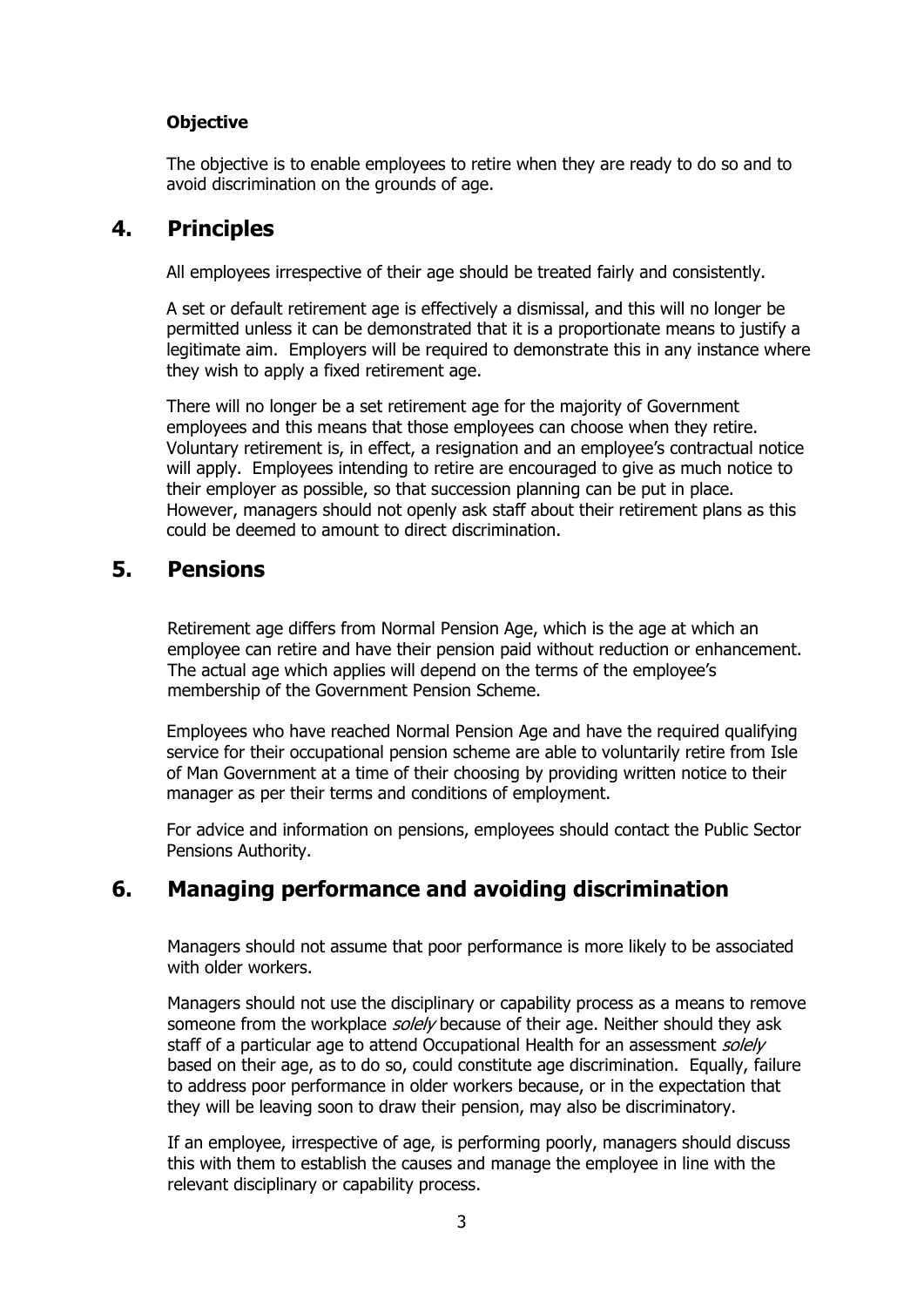# **7. `Flexible or part-time working/Job Share**

All employees are entitled to ask their employer to work more flexibly or work parttime. Whilst it is not a right to be granted a change in working pattern, the employer should give proper consideration to the request. This is underpinned by a statutory right to request flexible working.

Isle of Man Government is committed to encourage flexible, part-time working/job share and will ensure that training is provided to managers to develop a culture that supports flexible working for the workforce wherever this can be supported.